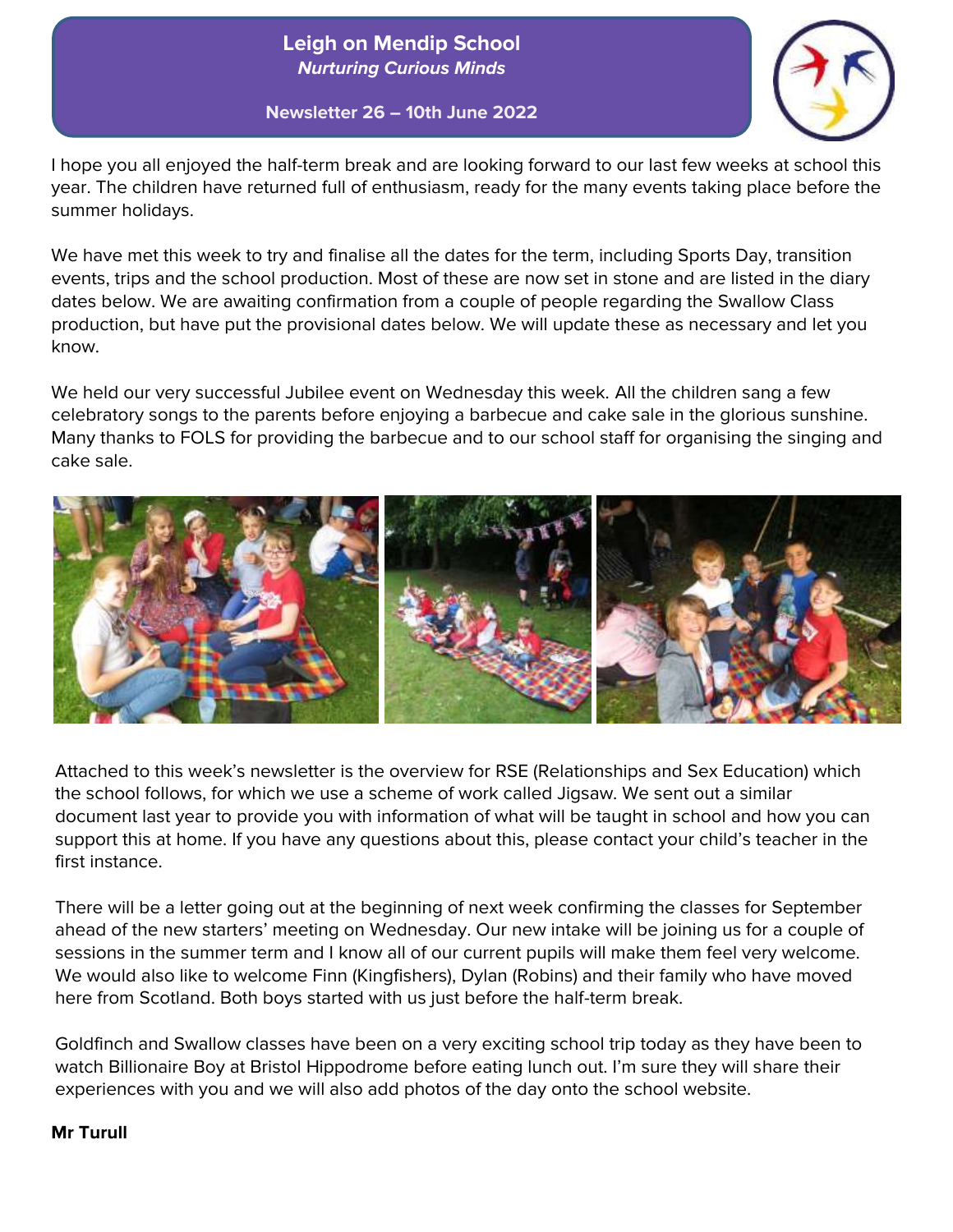**Newsletter 26 – 10th June 2022**

#### **News from the Classrooms**

Robins have enjoyed telling us about their half term adventures this week, thank you for the fantastic photos. We have begun to look at different job roles. If any parents have any job roles that they would like to share with Robins please do let us know. The children are keen to learn about as many roles

This week in Kingfishers we have been learning about Space and

In Starlings class we have begun our new history topiccommunication through time. This week we discussed what communication means and how we communicate together. We then learnt about one of the first forms of communication- cave paintings. We were very excited to turn our tables on their sides (like a cave wall) and paint our own cave pictures of animals, humans and hands just like the cave people would have!! Individual photos will follow on Seesaw.

Swallows and Goldfinches have had a wonderful day out at the Bristol Hippodrome today. We watched a stage adaptation of Billionaire Boy by David Walliams and then treated ourselves to a delicious lunch at Zaza Bazaar.

The children loved the hilarity and theatricality of the show and it was a joy to bring many children to the theatre for the first time! Swallows class are now feeling very inspired as they prepare for their own incredible production of School Daze next month.

as possible.

the Solar System.























**Leigh on Mendip School** *Nurturing Curious Minds*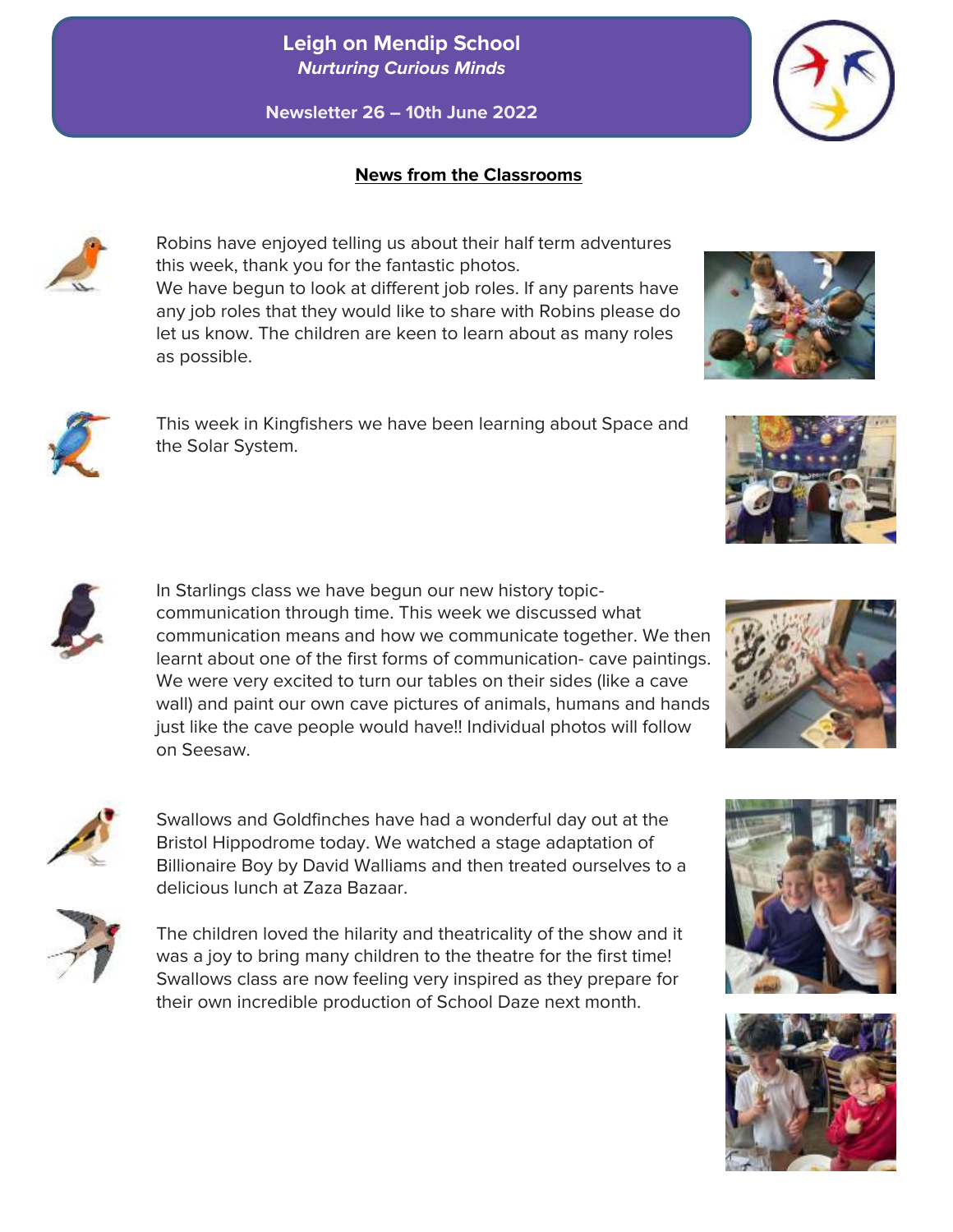### **Leigh on Mendip School** *Nurturing Curious Minds*

**Newsletter 26 – 10th June 2022**



### **Diary Dates for the Summer Term**

| <b>Each Week</b>         |                                                                                                                         |
|--------------------------|-------------------------------------------------------------------------------------------------------------------------|
| Monday                   | pm – No Violin lesson for Swallow Class on 13th June                                                                    |
|                          | after school Board Games Club)                                                                                          |
| Tuesday                  | 7.45 am Breakfast Club                                                                                                  |
|                          | am - PE for children in Kingfishers, Robins and Swallows with Mr Groves                                                 |
|                          | pm - PE for children in Starlings and Goldfinches with Mr Groves                                                        |
|                          | after school Sports Club with Mr Groves                                                                                 |
| Wednesday                | after school - Sunflower Club                                                                                           |
| Thursday                 | 7.45 am Breakfast Club                                                                                                  |
|                          | after school - No Yoga Club on 16th June                                                                                |
| Friday                   | after school - Rounders Club                                                                                            |
| June                     |                                                                                                                         |
| Wednesday 15th           | New Parents event at 4pm for parents with children joining school in Sept. 22                                           |
| Friday 17th              | Goldfinch Class performing at Jackdaws Picnic and Perform Event                                                         |
| Tuesday 21st             | Sports Day (or 5th July if wet weather) - parents welcome to join us for the day to                                     |
|                          | watch the event and have a picnic lunch on the village rec. field. The children                                         |
|                          | will compete in their House teams and it would be helpful if they could wear                                            |
|                          | t-shirts in the colour of their House with their PE kits.                                                               |
| Monday 27th - 1st July   | Arts Week arranged by and supported by FOLS                                                                             |
| Mon $27th$ & Weds $29th$ | Year 6 day trips - more details to follow                                                                               |
| Thursday 30th            | AM - Rags 2 Riches Clothing Collection from school arranged by FOLS                                                     |
| July                     |                                                                                                                         |
| Tuesday 5th              | FOLS meeting in school hall at 3.15pm - all welcome                                                                     |
| Wednesday 6th            | AM - Road Safety Workshops for the whole school                                                                         |
| Thursday 7th             | Swallow Class play afternoon performance                                                                                |
| Friday 8th               | AM - Goldfinch Class perform at Frome Music Festival - more details to follow<br>Swallow Class play evening performance |
| Monday 11th              | Year 6 day trip - more details to follow                                                                                |
| Wednesday 13th July      | Kingfisher Class and Starling Class day trip to Longleat                                                                |
|                          |                                                                                                                         |
|                          |                                                                                                                         |

## **Friends of Leigh School (FOLS)**

#### **Arts Week 27th June – 1 st July**

During Arts week, we swap our normal scheduled lessons for a week long immersion in all things Art! From painting to sculpture, pottery to dance, music, textiles and photography – we look to inspire our children in a range of artistic expressions.

If you have any contacts in the art world or suggestions for activities, please let us know by emailing secretary.friendsofleighschool@gmail.com or talking to the office. Parents/Governors who are DBS checked would also be welcome to come and support. Please let us know if you would like to be involved.